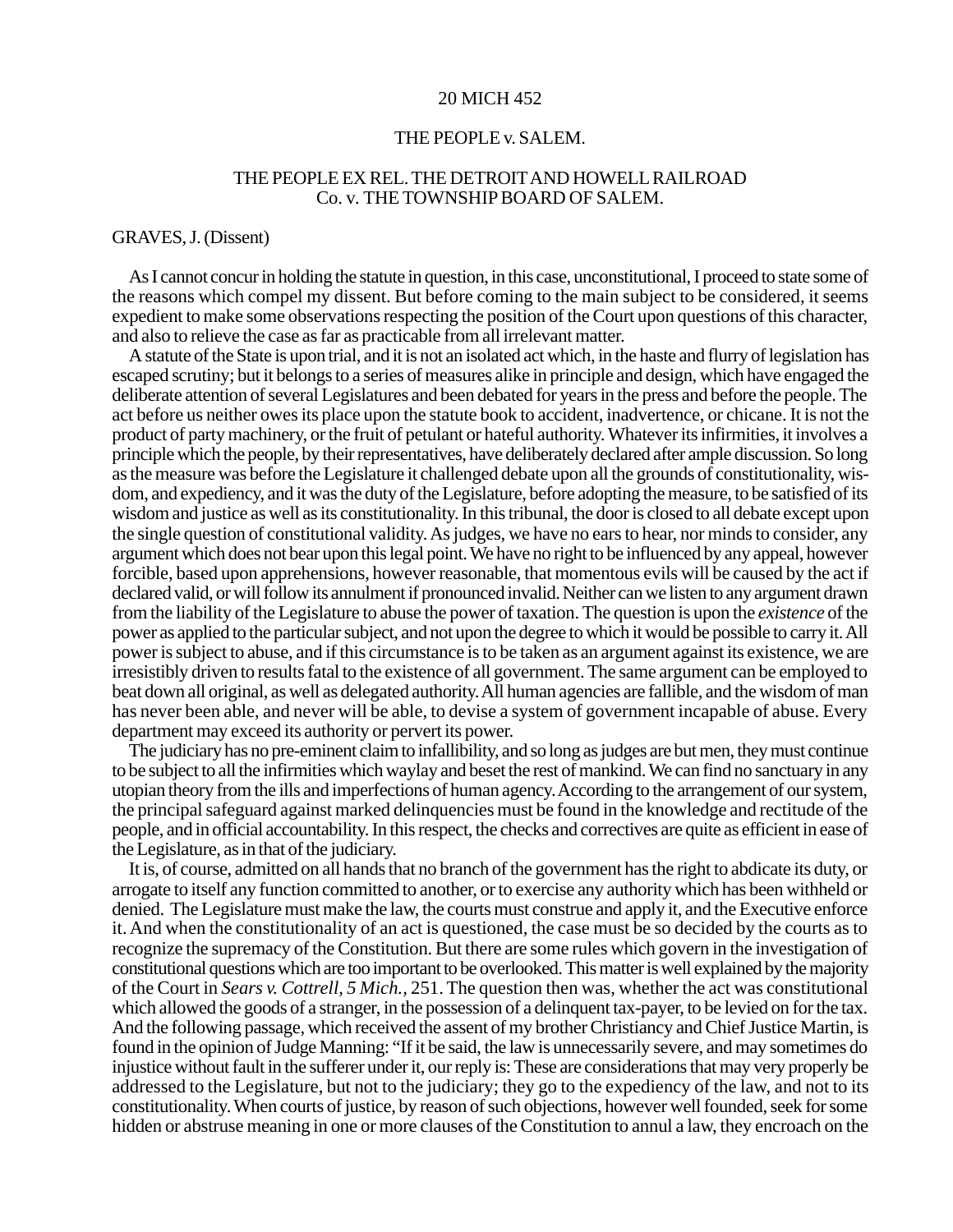power of the Legislature, and make the Constitution, instead of construing it. They declare what the Constitution should be,—not what it is. The tendency of courts at the present day, we think, is too much in that direction. Hence, to some extent, the great number of constitutional questions that are constantly being brought before the courts for adjudication. The time was, and the period not very far distant, when courts were reluctant to declare a statute void, and did not feel warranted in doing it, unless they could lay their finger on the particular clause that was violated, and the conflict between the statute and Constitution *was obvious.* The judiciary is not above the laws and Constitution. Its province is to declare what the Constitution and laws are; giving a pre-eminence to the former, and declaring the latter void, only when repugnant to it. And while performing this duty, it should be recollected that its powers are as clearly limited by the Constitution and laws, as those of the executive and legislative departments of the government. When they exceed their powers, their acts may be declared void by the courts; but there is no power given to any department of the government to annul the acts of the judiciary, when it exceeds its powers; for which reason, if no other, it should always be careful to keep clearly within them."

In the same case, my brother Christiancy, after stating that the question was one of legislative power, and not of expediency, proceeded to contrast the principle, upon which the Federal and State governments were founded, in so far as material to exhibit the different courses to be pursued in investigating their powers, and held, as all the courts in the United States have held, and now hold, that in respect to questions of constitutional authority under the *former* the *inquiry* is, has the power in question been granted ? and under the *latter,* has it been *prohibited ?* Having made this entirely clear, he came to the conclusion that an act of the State Legislature not prohibited by the express words of the Constitution, or by necessary implication, could not be declared void as a violation of that instrument. He then stated the following proposition: "No rule of construction is better settled in this country, both upon principle and authority, than that the acts of a State legislature are *to be presumed constitutional* until the contrary is shown; and it is only when they *manifestly* infringe some provision of the Constitution that they can be declared void for that reason. In cases of *doubt,* every *possible presumption, not clearly inconsistent* with the language and the subject matter, is to be made in favor of the constitutionality of the act." Numerous authorities are cited in support of this proposition, and many others could easily be added. The doctrine there stated is maintained by an overwhelming weight of authority in this country, and it has hitherto been considered as the law in this State. I do not understand that my brethren mean to depart from it.

But there is another passage in this opinion which I cannot forbear citing in this connection. It also bears upon the degree of evidence of unconstitutionality, which a court should require, before adjudging an act void on constitutional grounds. It is as follows: "No one who has alleged the unconstitutionality of this law has been willing to trust it to any *one* provision of the Constitution *alone,* but it is contended that, if not forbidden by one, it must be by an other. This attempt to base its unconstitutionality upon several distinct and separate provisions of the Constitution, in effect, concedes its constitutionality, as it necessarily implies a *reasonable doubt* whether it falls within any of the several prohibitions of the Constitution. To *doubt* which provision of that instrument is violated by it, is *to doubt* whether it is a violation of any, and if the case be not clear from a *reasonable doubt,* then, within the principles of all the authorities, the law must be sustained."

These views were reaffirmed by my brother Christiancy, in *Twitchell v. Blodgett, 13 Mich., 127,* and, in this last case, my brother Cooley declared that where a repugnancy is claimed to exist between an act of the Legislature and the Constitution, the courts must examine and construe the provisions of each in the light of the other. "*And they must sustain the law, if they have reasonable doubts of the conflict, even though the doubts spring* from a *construction* of the Constitution itself." The language of Judge Manning, and of my brethren Christiancy and Cooley, expresses with force and clearness the idea almost universally entertained by jurists in this country, respecting the degree of evidence required to show an act unconstitutional, and there is no occasion for citing cases in this and other States in its support.

The inquiry respects the validity of an act of a coordinate department of the government, — an act framed and passed by legislators and approved by a chief magistrate, sworn to obey the Constitution, and presumed to know and to regard their duties. In favor of the validity of an act so made, every reasonable presumption is due, and no court has the right to convict it of illegality, except upon evidence so clear and solid as to remove all reasonable doubt of its invalidity. My brethren are of opinion that the act allowing the township of Salem to aid in building the Detroit and Howell Road is palpably unconstitutional; that its invalidity is so clear and manifest, that no room for doubt on the subject remains. The *fatal objection in their minds is, that it*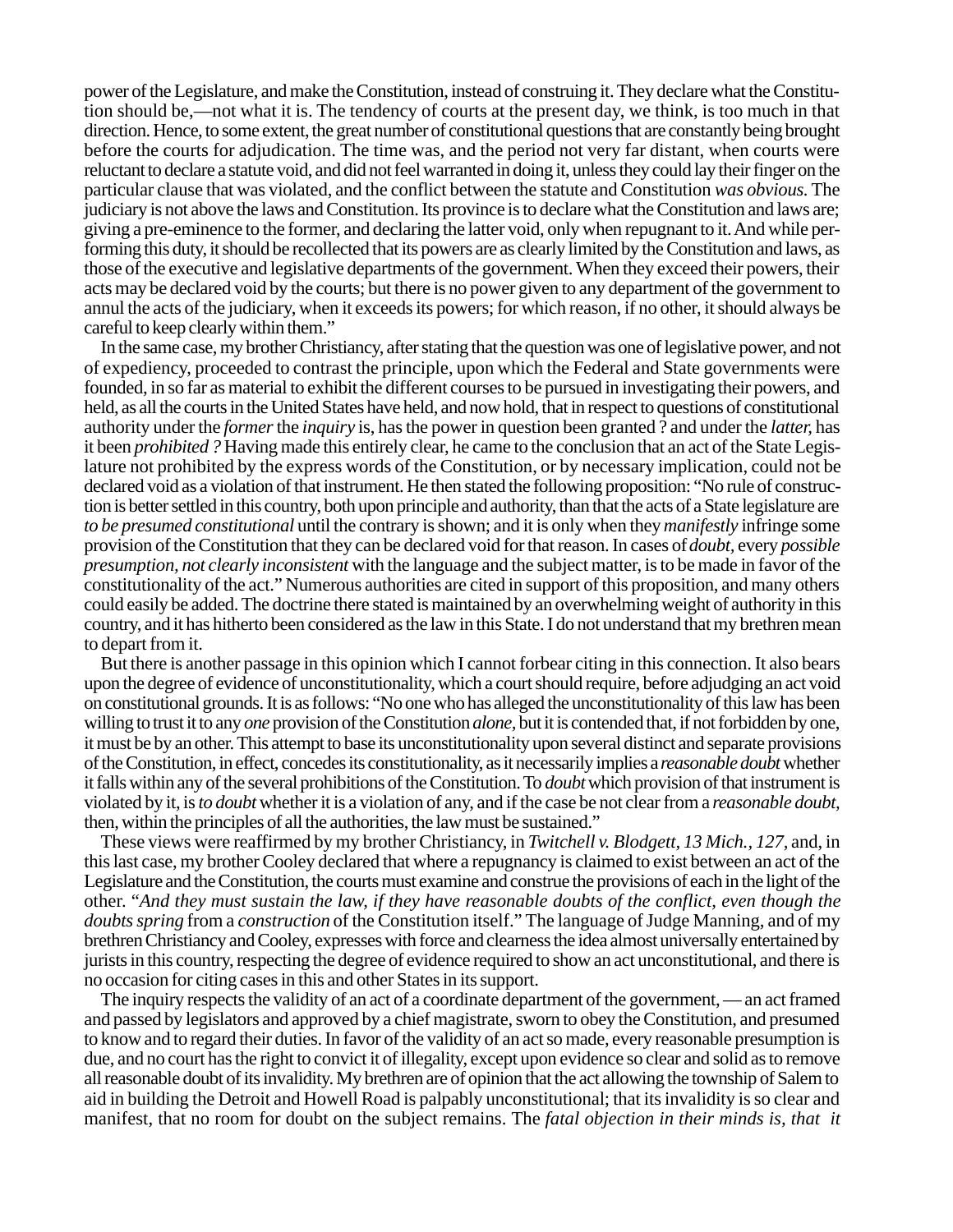*attempts to authorize a tax on the people of the township for a mere private purpose,* and they first assume that this railroad corporation is a private one, and then argue that the power to aid it by municipal taxation is denied. In debating this question, they are compelled to prove that the exercise of the power of eminent domain, in favor of the corporation, does not admit any public quality in the corporation, or any relation between the corporation and the public which could, as a question of constitutional power, justify the exercise of the power of taxation to help build the road; and to maintain this position, an elaborate effort is made to prove the absurdity or incongruity of a contrary doctrine, by putting a great number of extreme cases, and cases assumed to be analogous. These supposed analogies are relied on with great confidence, and they furnish the principal argument, if not the only one, for the result which my brethren have reached. Theydeserve to be carefully noticed, in order to ascertain whether they are so constituted, as to make them answer the end they are supposed to establish. Now, in all the instances presented, in which it may be conceded that no tax could be levied to aid enterprise or business, however beneficial to the public, and however similar in character and incidents to the character and business of railroads, there is one fatal difficulty in the parallel. In none of the examples relied on, has the enterprise or business been stamped by authority of the State, with the public quality or character accorded to railroad corporations in this commonwealth.

Whatever direct or indirect advantages accrue to the public from any of the enterprises cited, to whatever extent any of them may at any time have been subject to local or State regulations, they have never been invested with that public character, which in this State has been impressed on and accorded to railroad corporations, and whether, upon principle, they were entitled to the same consideration and the same recognition, is of no consequence in this discussion, because we are not inquiring about what ought to have been, but about what is. We are not concerned to inquire whether the Legislature and the courts have been consistent in giving to the railroad corporations a standing in their relations to the public, which has not been given to other corporations or enterprises resting on the same foundation and animated by the same principle. The point is whether the State has not by its Legislature and its courts given these corporations a *status* in their relations to the public, not possessed by the other bodies referred to.

We are often compelled to adopt this course, and however unreasonable to us, may appear the numberless discriminations which abound everywhere and have no support in principle, we are driven to accept the fact, and are not permitted to argue, that because a peculiar quality or privilege has not been bestowed upon some of a class of enterprises, alike in merit and in principle, it has therefore been denied to all. However closely, in many things, the business of hack companies, draying companies, printing companies, and the like may compare with the business of railroad corporations, and whatever the similitude between these companies, the argument is not advanced, unless it appear that the comparison holds good in the particular quality or attribute upon which the controversy turns. A printing corporation is private. It operates beneficially for the public, and in these respects it agrees with the railroad corporation. But, until it is proved that the two corporations are alike private in all their relations and attributes,—until it appear that they are elementally the same in reference to that quality which in this State is said to determine the right to aid by taxation,—no admission of the validity or a tax to aid the printing company, can be urged against the existence of the power to raise money by tax to help build the railroad.

The exposition of my brethren, it appears to me, has not succeeded in showing that printing companies, hack companies, and the like, stand on the same footing in their relation to the public with railroad corporations; nor has it satisfactorily shown upon what grounds a railroad corporation is to be considered *public* in this State, in respect to the exercise of the power of eminent domain, and *private,* in respect to the exercise of the power of taxation.

Nobody, I believe, has ever supposed that printing companies and other similar bodies were so related to the public, as to justify the exercise of eminent domain in their favor. Certainly no such doctrine has ever been advanced in this State, and I suppose neither of my brethren would countenance it for a moment. From the time, however, of our territorial existence to the present hour whatever our organic law, our legislatures and our courts have always considered that the power of eminent domain could be lawfully exercised in favor of railroad companies, and my brethren fully concede that the power may be so employed. There are difficulties in the opinions and views of my brethren on this subject, which, I think, have not been surmounted.

If, from the analogy between the relations and duties to the public of railroad corporations, and the relations and duties to the public of printing, hack and dray companies, and the fact that no tax can be levied to aid or foster the latter, we ought to infer that no tax can be levied to aid in constructing the roads of the former, we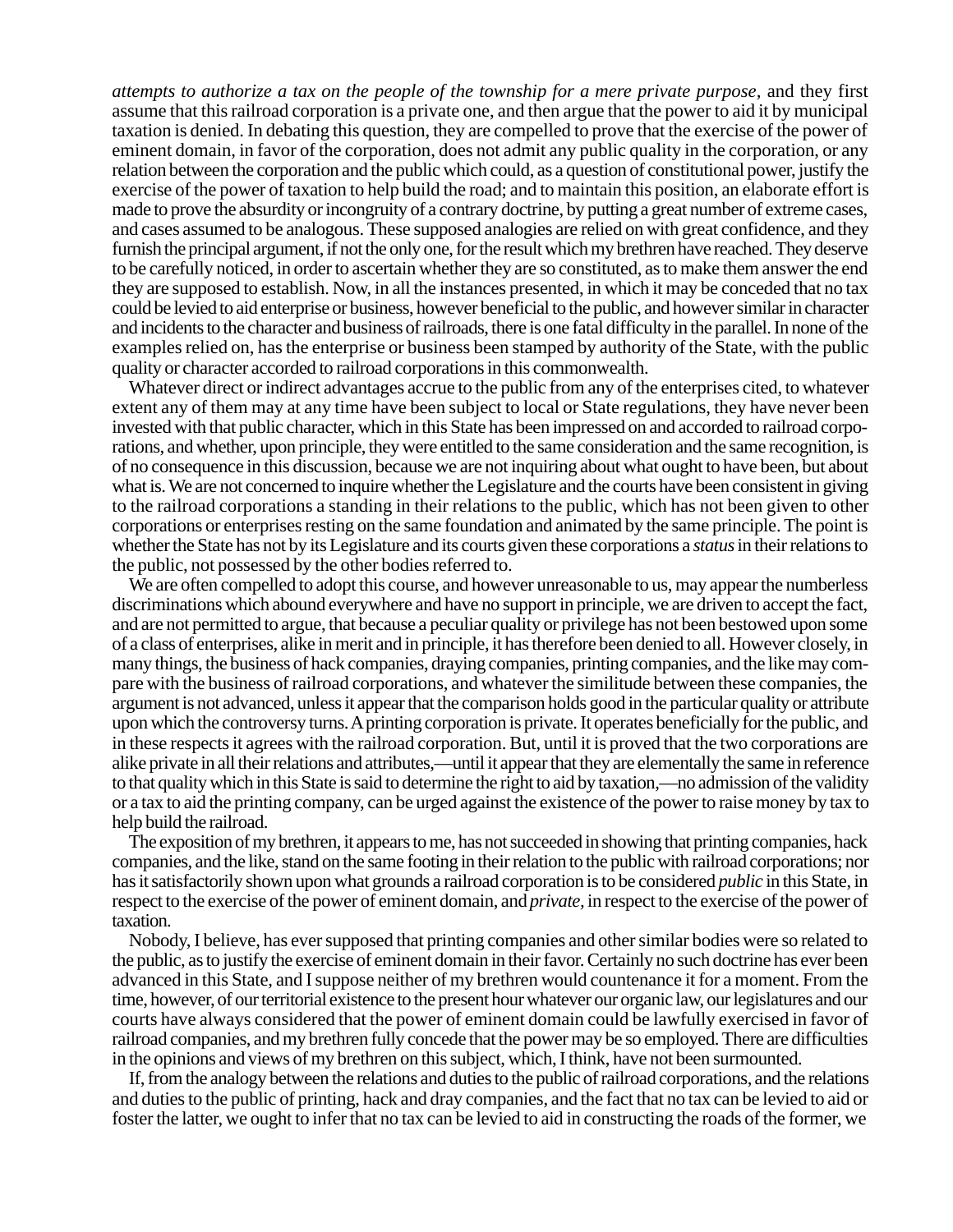may with equal propriety contended either, that the right of eminent domain may be exercised *in favor* of the printing, hack and dray companies, contrary to all opinion, or that it cannot be exercised in favor of railroad corporations, which would be equally opposed to all opinion; and this would follow, because the argument actually rests upon the theory, that perfect equality exists between all these bodies in respect to the right to exercise any constitutional power in their favor, when the exercise of such right depends on their relations and duties to the public. All reasoning, therefore, against the power to aid the construction of a railroad by taxation, based upon the analogy between railroad corporations and other companies not entitled, will be likely to carry us to a result, as to the employment of the power of eminent domain, which all confess to be untenable.

In the observations which have been made, some topics have been alluded to which require more particular notice.

I do not contest the proposition that a tax must be imposed for a public and not a mere private use, and I admit that a corporation may be private in one sense and with reference to one power of government, while it is public in another sense, and with reference to another power of government. My brethren concede, that the relations of a railroad corporation to the public are such as to justify the exercise of the power of eminent domain in their favor, and this admission carries with it the further concession, that such corporations are public to that extent, and in that sense and relation, which will warrant the employment of that power in their favor under our Constitution. But having made this broad admission, they deny that these corporations are public to that extent, and in that sense and relation, which will allow local or general taxation to aid in constructing their roads. The admission, however, is conclusive that railroad corporations are not wholly private in the strict technical sense, nor even in that sense in which printing companies, hack and dray companies and the like are private.

My brethren must, therefore, be understood as maintaining that railroad corporations hold a middle or anomalous position, and possess a mixed or double character, and they are therefore required to show, that in this State the kind of public character which will allow the exercise of the power of eminent domain is distinct and different from that which will allow the power of taxation to be exercised in the manner contemplated by the railroad aid acts, and that the railroad corporation possesses that kind which will justify the exercise of the former, and is wanting in that which will allow the employment of the latter. They are obliged to contend that the public quality of railroad corporations in this State, to which the exercise of the power of eminent domain is referable, is by the law of this State, a public quality to which the exercise of the power of taxation as proposed cannot be referred. This has been attempted, but, with respect, I am compelled to say that the reasoning resorted to has failed to satisfy my mind. Unless some solid ground can be discovered, on which to rest the distinction we must conclude, either, that all our legislation and all our judgments in favor of allowing the power of eminent domain to be exercised in favor of railroad corporations have been illegal; and that the admission of my brethren in favor of the validity of such legislation, and such adjudications, is founded in error, or that the character accorded to these bodies, as a basis for allowing the enjoyment of the power of eminent domain, is a character which will equally warrant the exercise of the power of taxation to aid in building the roads.

The exercise of the power of eminent domain is limited and restrained by our Constitution. Under it the property of no one can be taken, except for *public use,* and it is admitted to be settled law that the *use* for a railroad corporation is a *public one* according to the Constitution. The Legislature and the courts have made no such distinction in favor of printing companies and the like. No court has decided that private property could be taken for their use, or that the taking of it for their use could by any possibility be justified, as a taking for public use within the meaning of the Constitution. As already stated, the Legislature and the courts have declared that the use of property for railroads is a public one, and that private property may be taken therefor, and in so doing they have, with the acquiescence of all the departments of the government and of the whole people, wrought into the very stamina of railroad corporations a quality of a public nature, not possessed by any other class of corporations called private; and this doctrine, although not unassailable or irreversible like a constitutional provision, is as much a part of the law of the State, while it continues, as a section of the Constitution itself.

The State not only recognizes these corporations as qualified to be aided by the power of eminent domain, but actually gives the aid and provides the official instruments deemed appropriate to work out the result. The companies are not merely incorporated and regulated. The State assists in getting the ground for the road. It provides that the machinery of the courts may be used therefor, and casts some portion of the expense in many, if not most cases, on the tax-payers. This is done, and confirmed as a proceeding under the Constitution. A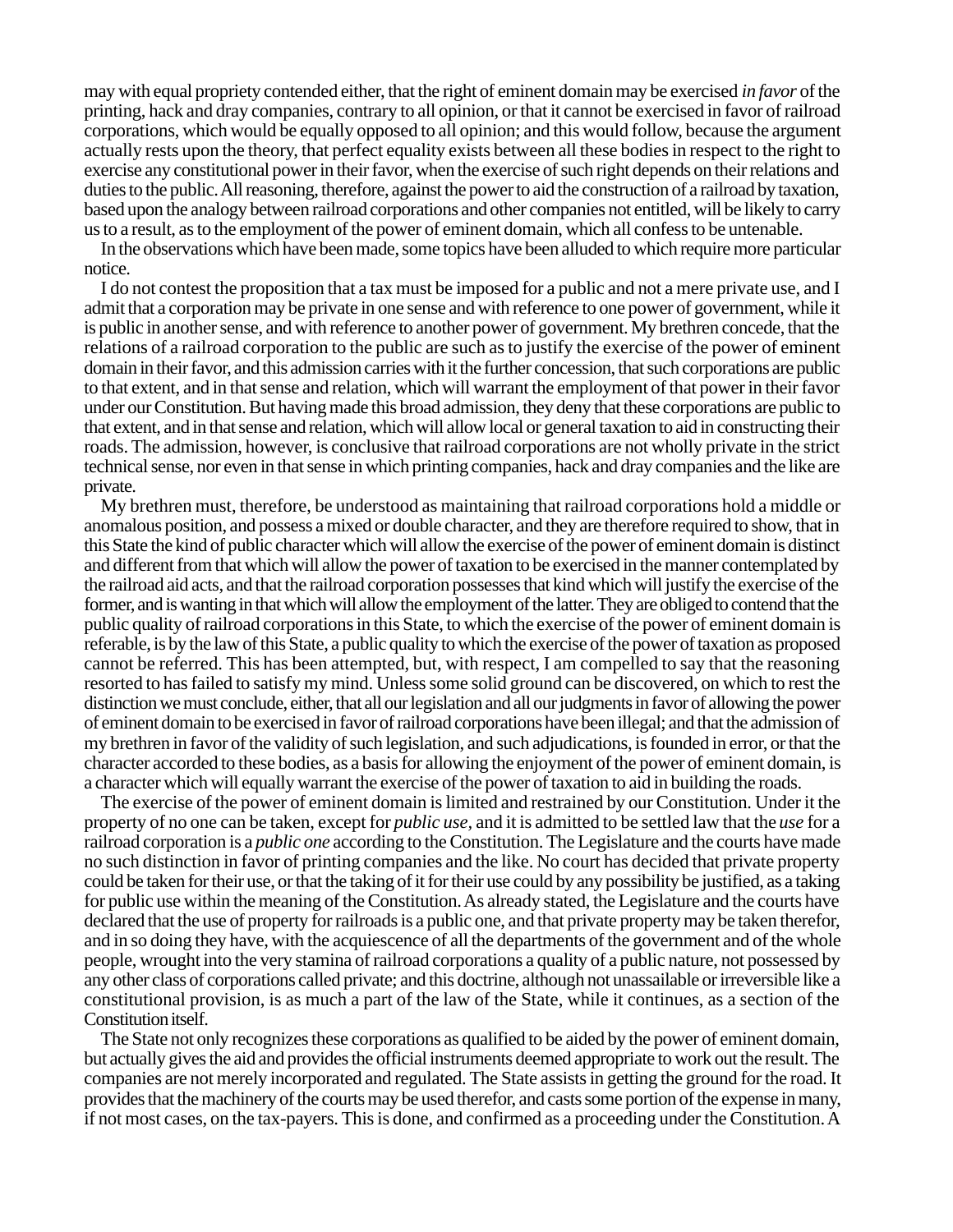court of justice can as well justify the exercise of the power of taxation, as the exercise of the power of eminent domain, upon grounds of extra constitutional necessity. But the fact is, that the exercise of neither can be so justified. Both powers spring from political organization and rest upon the fundamental law of such organization. We cannot conceive of the existence of either power, independently of the organic arrangement which constitutes the corporate entity known as the Territory or State. My brethren do not propose to recede. They agree to stand upon the ground that it is settled, and wisely settled, that the power of eminent domain may be exercised in favor of railroad corporations, under a constitutional inhibition to take private property for any other than the *public use.* But has it not been long practically settled in this State, that under our laws the exercise of the power of eminent domain in favor of railroad corporations, can be justified only upon the ascription to them of the same public character or quality, or the same relation to the public, which my brethren hold to be necessary to justify the exercise of the taxing power to aid in the building of the roads, and which for this latter purpose are said to be wanting?

In the case of *The People v. The Mayor of Brooklyn, 4 Comstock, 419,* Judge Ruggles, when considering the distinction between the taking of property under the power of eminent domain and under the taxing power, said: " Private property may be constitutionally taken for *public use in two modes;* that is to say, by taxation and by right of eminent domain. These are rights which the people collectively retain over the property of individuals, to resume such portions as may be necessary for *public use.* The right of taxation and the right of eminent domain rest substantially on the same foundation." After having thus declared that both powers have substantially the same basis, and that under each the taking is for *public use,* he pointed out the vital and material distinction between them in these words: "Taxation exacts money, or services from individuals, as and for their respective shares of contribution to any public burthen. Private property taken for public use by right of eminent domain, is taken, not as the owner's share of contribution to a public burthen, but as so much beyond his share."

This view has received the approbation of this Court both under its present and former organization, and the language quoted has been often cited and approved. It received the approval of a majority of this Court in *Sears v. Cottrell, 5 Mich., 251,* and was quoted and expressly approved by my brother Campbell, in his dissenting opinion in that case; and the difference between the two powers, as here defined, was again referred to by my brother Campbell with approval in the *Woodbridge* case, *8 Mich., 274, 291,* and also by my brother Christiancy in the same case at page 304.

It is true that neither Judge Ruggles, in the *People v. The Mayor of Brooklyn,* nor my brethren in the other cases were contrasting the two powers for any purpose like the present. But it is evident that Judge Ruggles intended to mark the substantial difference, and the only substantial difference between these powers, and it appears equally plain to me that my brethren, in adopting the view of Judge Ruggles, accepted it as marking the sole fundamental distinction between them. An examination of the different opinions will, I conceive, make this quite clear. It will be noticed that no hint is given, that the power of eminent domain bears any relation to the police power, or that under a Constitution forbidding its exercise except to take property for *public use,* its employment to take property for *a private use,* or for the *private* use of a *private* corporation, could be justified on the *plea of necessity.* Nor is it suggested that the *private use* of a *private corporation* which *could not be aided by taxation,* could be so essential to the public interests, local or general, as to create a lawful necessity. But it was declared that the two powers rested substantially on the same foundation, and that under each the taking must be for public use, while the distinction, defined as the only material one, hid no relation to any difference between one kind of public use and another. There is no intimation that the subject, which as a public one, could call into exercise the power of eminent domain, would relapse into a private one, when the power of taxation should be invoked. And I am unable to discover any solid ground for admitting the right to take the property of the citizen against his consent, to make the road-bed of a railway corporation because the use is public, and at the same time, for denying to a township, under a statute, the right to tax its citizens to help to build the road on the ground that the tax would be raised for a *private object.* The taking by eminent domain, positively and conclusively implies, that the property so taken is for public use, and when it is remembered that the exercise of this power, in favor of railroad corporations, was originally resisted upon the same ground upon which my brethren base their objection to municipal aid by taxation, namely, —that the corporations were private, and the property sought to be taken for a private and not a public use, the admission of the right to exercise the power of eminent domain in their favor presses with great force against the position now assumed, and when it is considered, that such exercise of the power has been vindicated and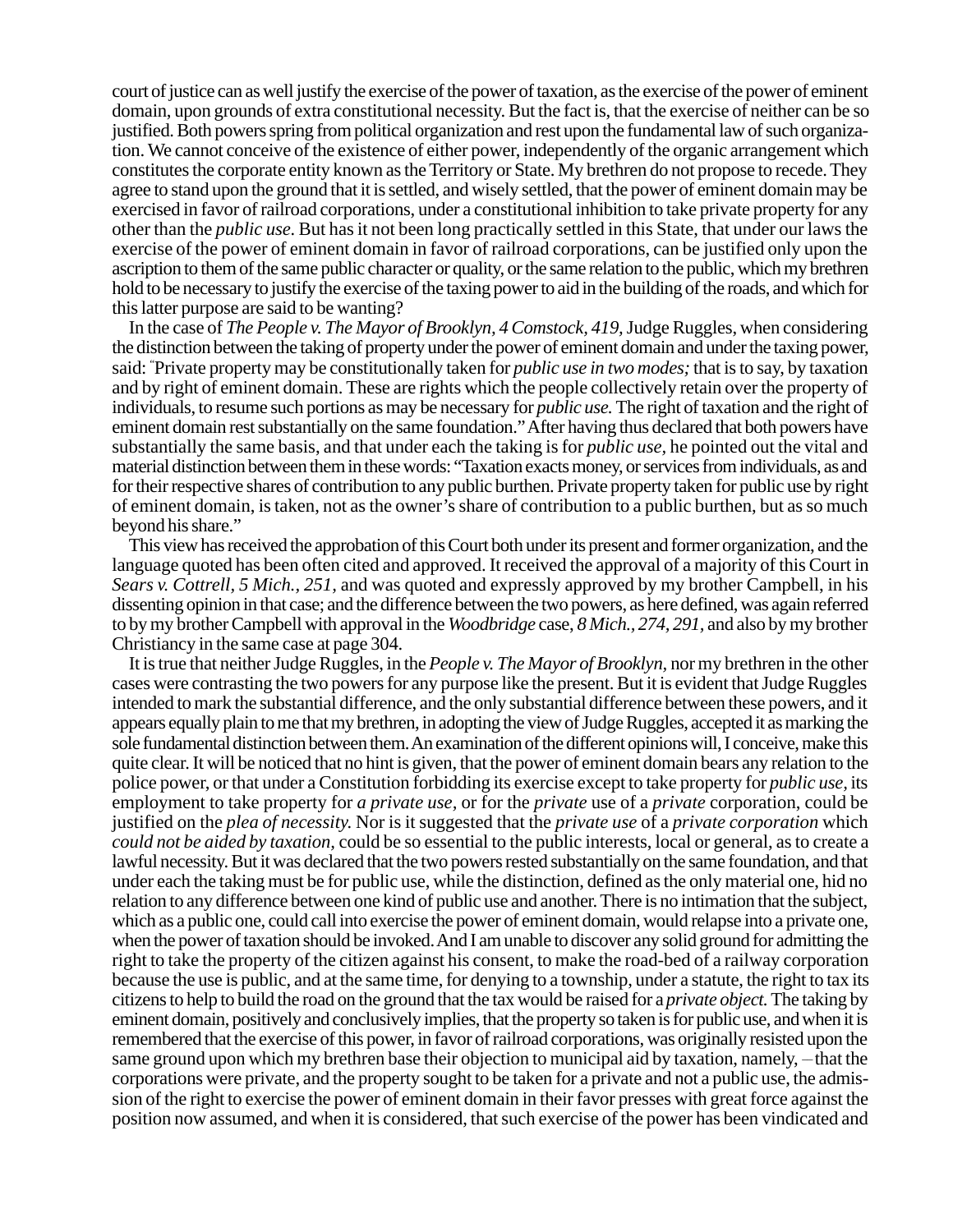established by conceding to railroad corporations the very quality in question, it appears to me that the theory of my brethren become more than questionable.

In *Swan v. Williams, 2 Mich, 427,*decided more than eighteen years ago, our predecessors had occasion to consider whether the Territorial Legislature had authority to authorize the appropriation of property for the use of the Pontiac Railroad Company. It was contended in that case that certain lands taken in the usual way for the company, were not taken for *public use,* because as was argued, they were taken for the private profit and advantage of the company, without any provision in the charter to secure any right in the public to use the road, or to require it to lie used for public benefit.

The opinion of the Court, delivered by Chief Justice Martin, appears to have been unanimous; and, as the right to take the lands under the power of eminent domain, was maintained upon the ground of the peculiar relation which railroad companies bear to the public, I shall quote the most material part of the opinion bearing upon that point. The Court say: "The object of strictly private corporations is to aggregate the capital, the talents, and the skill of individuals, to foster industry and encourage the arts. Private advantage is the ultimate, as well as the immediate object of their creation, and such as results to the public is incidental, growing out of the general benefits acquired by the application of combined capital, skill, and talent to the pursuits of commerce and of trade and the necessities and conveniences of the community.

"But the object and the origin of that class of corporations represented by the defendants in this case, and which might with far more propriety be styled public than private corporations, are of an altogether different nature and character. Their very *existence* is based upon the delegation to them of the sovereign power to take private property for public use, and upon the continued exercise of that power in the use of the property for the purposes for which it was condemned. They are the means employed to carry into execution a given power. That private property can be taken by the government from one and bestowed upon another for private use, will not for a moment be contended, and *these corporations* can only be sustained upon the assumption that the powers delegated, are to a public agent, to work out a public use. To say, as has been too often carelessly said, that "the acts done by these corporations are done with a view to their own interests, from which an incidental benefit springs to the public" is to admit their private character, and the private use of the property condemned to their use. But it is obvious, that the object which determines the character of a corporation is that *designed* by the Legislature, rather than that *sought* by the company. If that object be primarily the private interest of its members, although an incidental benefit may accrue to the government therefrom, then the corporation is private, but if that object be the public interest, to be secured by the exercise of powers, *delegated for that purpose,* which would otherwise repose in the State, then, although *private interest may* be incidentally promoted, the corporation is in its *nature public.* It is essentially the trustee of the government for the promotion of the objects desired,—a mere agent, to which authority is delegated to work out the public interest, through the means provided by government for that purpose, and broadly distinguishable from one created for the attainment of no public end, and from which no benefit accrues to the community except such as results incidentally, and not necessarily from its operation. In the creation of this class of corporations, *public duties and public interests are involved,* and the discharge of those duties and the attainment of those interests are the private objects to be worked out through the powers delegated to them. To secure these, the right of pre-eminent sovereignty is exercised by the condemnation of lands to their use, *a right which can never be exercised for private purposes. How, then, can they be regarded as private associations, from the acts* of which *an incidental* benefit only springs to the public? It argues nothing that compensation is required to be made for property taken before it can be used, for this is made by the Constitution a condition to the exercise of this right by the government itself, and the delegation of the power necessarily carries the incident with it.

"Nor can it be said that the property, when taken, is not used by the public, but by the corporators, for their own profit and advantage. It is unquestionably true that these enterprises may be, and probably always are, undertaken with a view to private emolument on the part of the corporators, but it is none the less true that the object of the government in creating them is public utility, and that private benefit, instead of being the occasion of the grant, is but the reward springing from the service. If this be not the correct view, then we confess we are unable to find any authority in the government to accomplish any work of public utility through any private medium or by delegated authority; yet all past history tells us that governments have more frequently effected these purposes through the aid of companies and corporations than by their immediate agents, and all experience tells us that this is the most wise and economical method of securing these improvements. The grant to the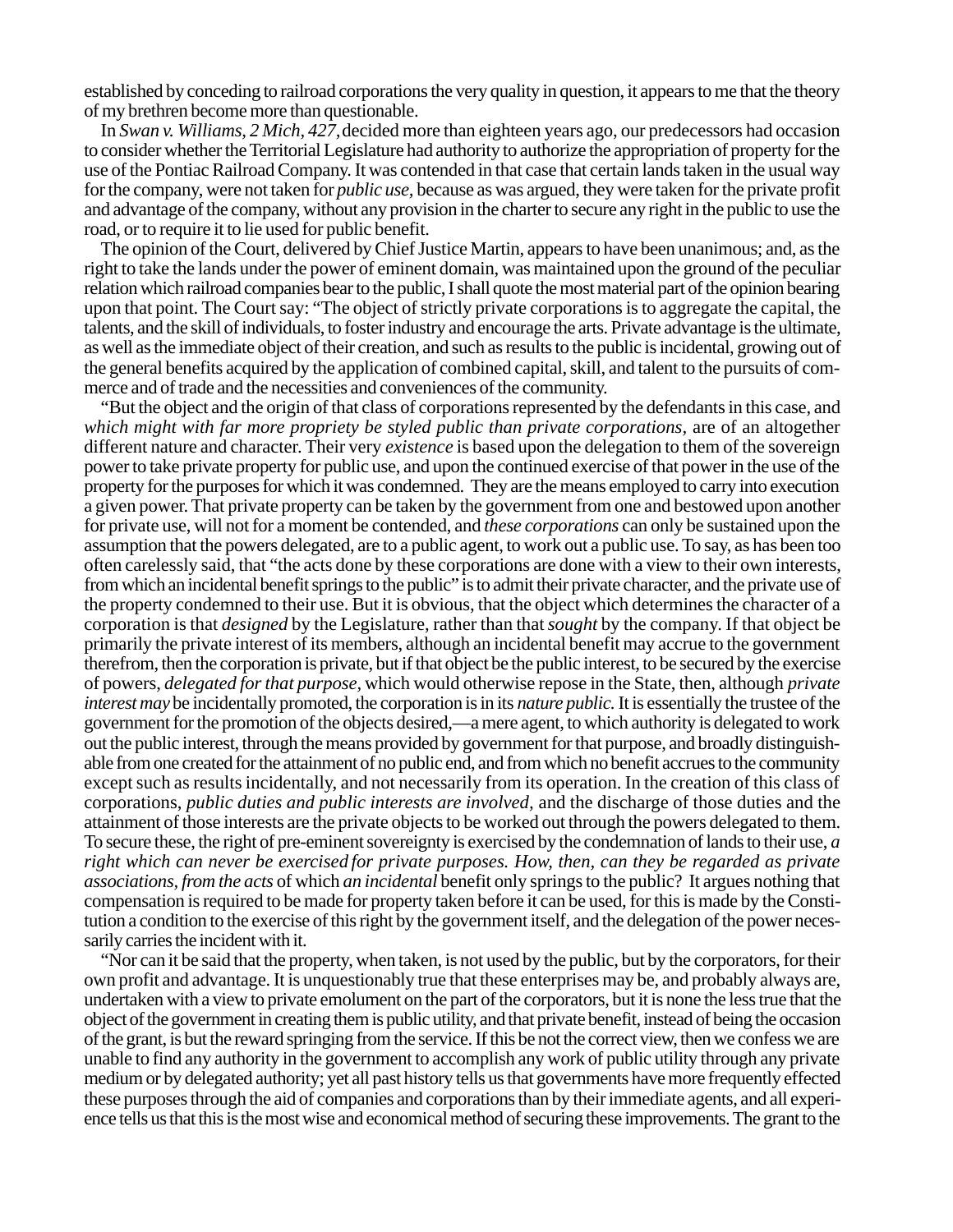corporation is in no *essential* particular different from the employment of commissioners or agents. The difference is in degree rather than in principle, in compensation, rather than in power. The fact that the company receives the toll or compensation for the transportation of persons and property over the road is conceived to be a reason, and in fact the prominent reason, why these associations should be considered as private corporations: but the purpose designed by the government in the construction of these roads is the use of the public, the expeditious communication and transit from point to point and not revenue. It would not be contended for a moment that private property could be taken to be used for the latter purpose. The appropriation of the tolls, therefore, can be regarded only as compensation, and affords no basis upon which to construct an argument respecting the character of the company, or the validity of its charter.

"It is true, also, that the mode of conveyance and of travel is different upon this road, from that upon turnpikes and common highways, but this difference springs from the character and construction of the road, and the vehicles employed, and not in the use designed. The one is equally intended, however, to open good and easy communications, with the other; and so far as travel and the transportation of property is concerned, the public have the same rights in the one case as in the other, with this difference, that the means employed are varied with the mode of travel.

"The fact that upon railroads, individuals do not travel or transport property in their own vehicles, furnishes no argument, in this particular, from the fact that the nature of the road, as well as the personal safety of individuals, renders it impossible that they should do so. If the right existed, it would not be exercised. Public security requires that the mode of travel and the means employed should be limited within, and subject to, the control of the company, and the Legislature would have but indifferently secured the public interest in extending the privilege to all."

I do not bind myself to all the *reasoning* embraced by this quotation, but I cite the passage to show precisely what our predecessors decided in 1852, and the grounds of that decision. For eighteen years this judgment has been accepted as decisive of the grounds upon which the power of eminent domain could be exercised in favor of railroad corporations in this commonwealth. But without assuming to overturn the judgment or to disturb it, my brethren now decide against the validity of municipal aid, on the exact ground that these corporations *do not possess* that specific character, in relation to the public, which our predecessors, in order to sustain, and as the sole ground, in their judgment, on which they could sustain the exercise of the power of eminent domain, *expressly and explicitly decided that they did possess.* Our predecessors emphatically placed their approval ofthe exercise of the one power exclusively upon reasons, which my brethren are obliged to repudiate in order to reach their conclusion that the other power cannot he exercised. If the Court was right in 1852, then the position now taken cannot be supported; and on the other hand, if the substantial position, assumed by the Court in 1852, as a justification of the exercise of the power of eminent domain in favor of railroad corporations was fundamentally wrong, and was based upon reasons having no existence, then I am unable to discover in the able opinions of my learned brethren, or elsewhere, any satisfactory grounds upon which private property can be taken for the use of those corporations against the will of the owner.

In view of all the circumstances, may it not be fairly contended that in this State at least, railroad corporations have, by legislative and judicial action, acquired a stamp which distinguishes them from the companies and enterprises mentioned by my brethren as private, and as producing many public benefits?

Have they not been recognized and held as possessing a *quasi* public character which entitled them to privileges, immunities and aids, and subjected them to regulations and conditions not applicable to other organizations denominated private? These questions must be answered in the affirmative. Our legislative and judicial history required it; and, indeed, the course of legislation and of judicial action on this subject has not been singular.

It was hardly to be expected that legislatures and courts, when dealing with these new and anomalous creations, would adhere critically to the technical and refined distinctions, found in the books between corporations public and private, or attempt to fit these refractory bodies to impracticable definitions or classifications. It was very obvious to the common sense of legislatures and courts that railroad corporations must necessarily bear relations to the public, local and general, quite different from those borne by the corporations theretofore designated as private by text writers.

They were at once recognized as important auxiliaries to the business and social advancement of the countries they traversed, and as possessing an extraordinary capacity for usefulness to the government; they were seen to develop the resources of the community, increase the wealth of the people, and augment the public